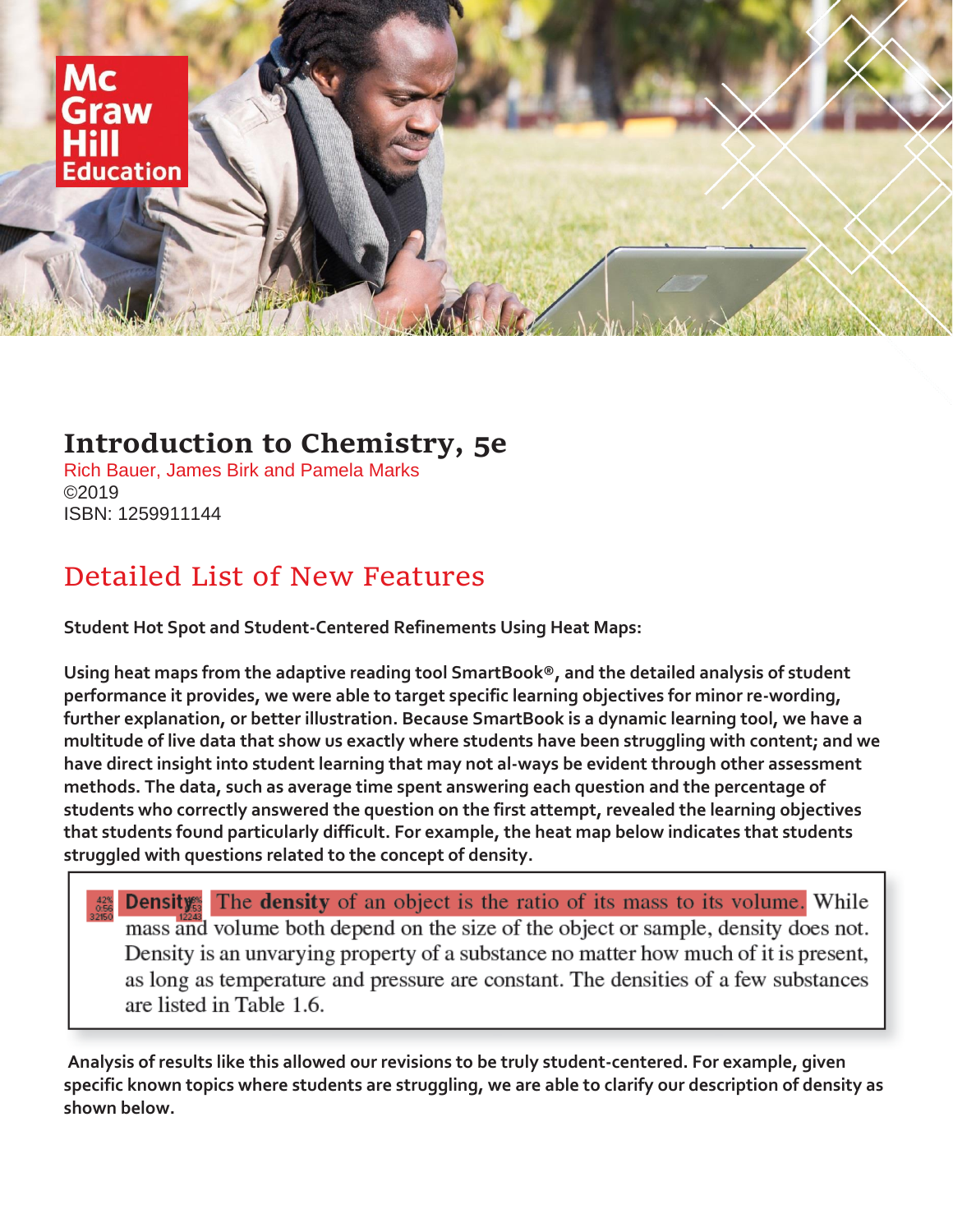The **density** of an object is the ratio of its mass to its volume. While mass Densitv and volume both depend on the size of the object or sample, density does not. Density is an unvarying property of a substance no matter how much of it is present, as long as temperature and pressure are constant. For example, the density of water at  $4^{\circ}$ C is 1.00 g/mL. It doesn't matter if we have 10 mL or 10 L; the ratio of mass to volume would be the same,  $1.00$  g/mL. However, if the temperature increases, the water would expand to a larger volume, while the mass stays the same. The density of liquid water would decrease as the temperature increases. The densities of water and a few other substances are listed in Table 1.6.

**Further, armed with this powerful insight into the places many students struggle with content, we are able to provide strategically timed access to additional learning resources. In the text, we have identified areas of particularly difficult content as "Student Hot Spots"—and use them to direct students to a variety of learning resources specific to that content. Students will be able to access over 800 digital learning resources throughout this text's SmartBook. These learning resources present summaries of concepts and worked examples, including over 200 videos of chemistry faculty solving problems or modeling concepts that students can view over and over again. In the electronic version of the text, learning resources for these Student Hot Spots are embedded with the content for immediate access.**

**Guided by student results of conceptual understanding, we edited the content in all the chapters. While some changes are subtle, others are more extensive. Our ability to employ live student-assessment data for revisions to address areas of common misunderstanding is unprecedented and has afforded us the opportunity to change how we provide the best possible learning materials.**

## ি) Student Hot Spot

Student data indicate you may struggle with writing balanced equations for combination reactions. Access the SmartBook to view additional Learning Resources on this topic.

# Chapter by Chapter Changes

## **ALL CHAPTERS**

Since the fourth edition of this book, elements 113, 115, 117, and 118 have been named: nihonium (Nh), moscovium (Mc), tennessine (Ts), and oganesson (Og), respectively. Where applicable, periodic tables have been revised to include these elements names or symbols.

#### **CHAPTER ONE** Matter and Energy

- Description of metal properties
- Description of compound
- General descriptions of physical and chemical properties
- Converting units, including Example 1.5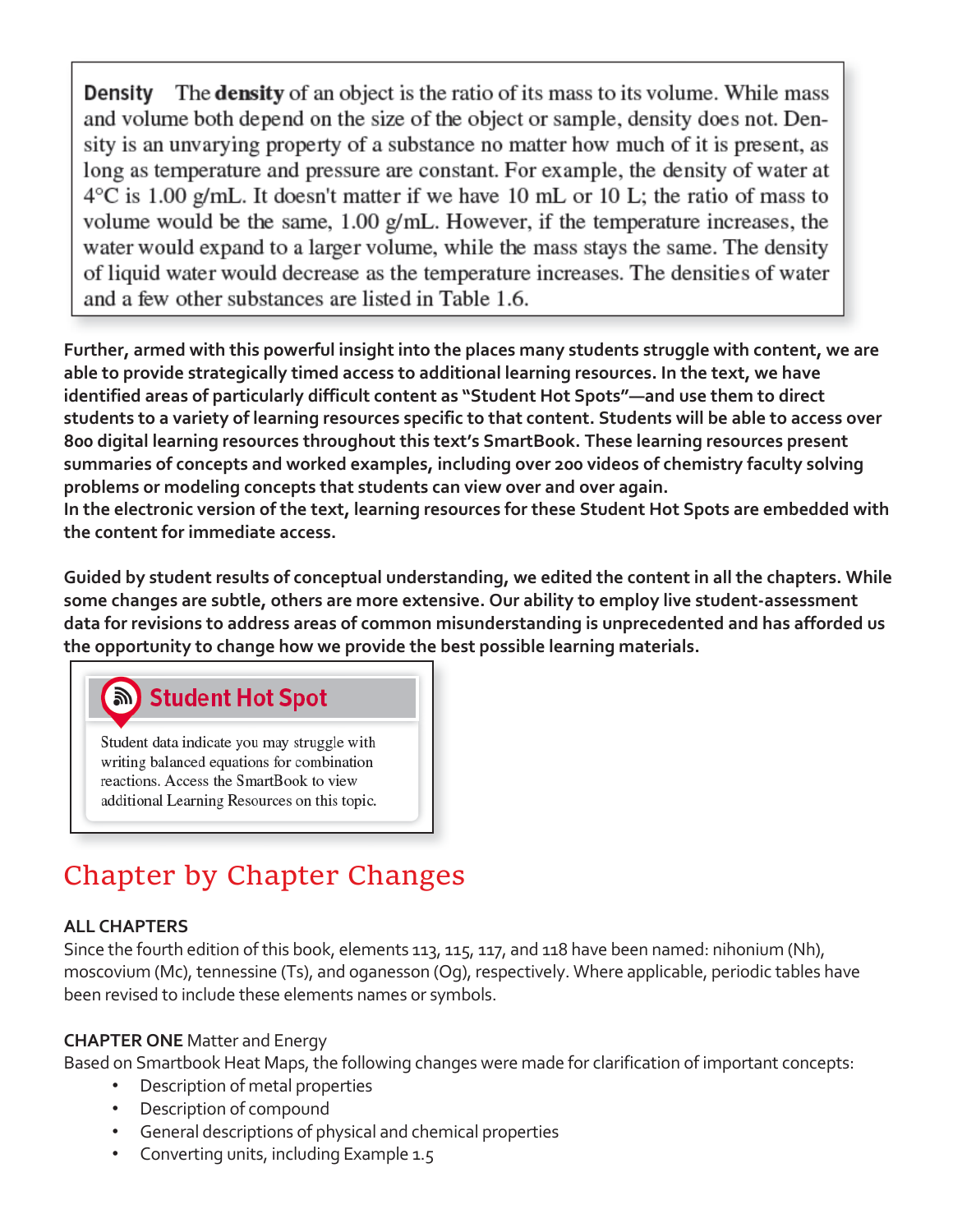- Description of volume units
- Description of density and relationship to temperature
- Description of electric energy to include discussion of a battery
- Description of metric conversions and negative exponents
- A new margin note was added making a distinction between heating, cooking, and burning.
- An in-text calculation was added for determining the density of a cube of an unknown metal.
- A Student Hot Spot was added for unit conversions.

#### **CHAPTER TWO** Atoms, Ions, and the Periodic Table

Based on Smartbook Heat Maps, the following changes were made for clarification of important concepts:

- Description isotopes
- Transition to Example 2.4 for interpreting isotope symbols
- Description of ions
- A new margin note was added, using grade point average as an example of a weighted average.
- Concept Review Question 2.147 was modified to remove premature reference to ionic radius.
- Student Hot Spots were added for relative atomic mass, classifying elements in the periodic table, and predicting ionic charges.

## **CHAPTER THREE** Chemical Compounds

Based on Smartbook Heat Maps, the following changes were made for clarification of important concepts:

- Figure 3.1 caption
- General descriptions of electrolyte and nonelectrolyte
- General descriptions of ionic and molecular compounds and their similarities and differences in properties and molecular-level structure
- Difference between atoms and monatomic ions
- • Naming ionic compounds, including Example 3.9
- Naming binary and oxoacids using bulleted points
- Practice Problem 3.2 was modified to ask about melting point instead of boiling point. The compounds were also changed to emphasize the difference between ionic and molecular compounds.
- A transition to Example 3.5 was added to emphasize that ion ratios remain the same when an ionic compounds dissolves in water.
- The difference in naming hydrogen halides such as HCl as molecular compounds or as acids when dissolved in water was noted with a new margin note.
- The difference in naming hydrogen halides such as HCl as molecular compounds or as acids when dissolved in water was noted with a new margin note.
- Student Hot Spots were added for writing formulas for ionic compounds, writing formulas for ionic compounds that contain polyatomic ions, and naming an ionic compound from its formula.

## **CHAPTER FOUR** Chemical Composition

- In-text problem calculating number of ions
- General description of molar mass and description of molar mass determination for a compound
- General description of empirical and molecular formulas
- Description of empirical formulas from percent composition
- Description of molecular formulas from empirical formulas
- Description of ionic compound in solution, including the molecular-level image shown in Example 4.14
- Description of percent by mass and molarity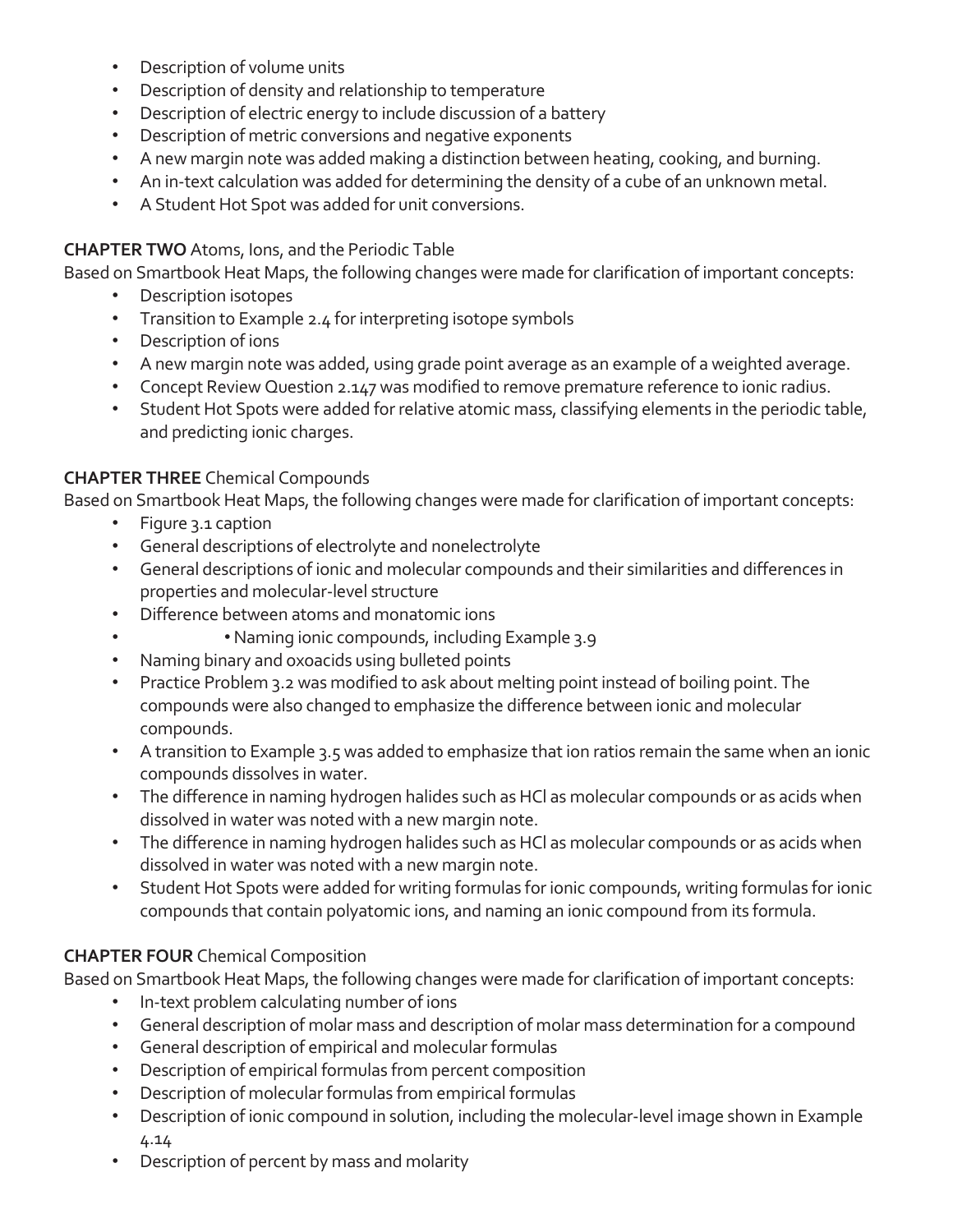- Approach for molarity calculations, including dilution problems
- Rewording in Math Toolbox 4.1
- An in-text calculation was added for converting moles to mass for a compound as in Example 4.6.
- The ionic compound in Example 4.22 was changed from NaCl to MgCl2.
- Student Hot Spots were added for converting grams to formula units and molarity.

#### **CHAPTER FIVE** Chemical Reactions and Equations

Based on Smartbook Heat Maps, the following changes were made for clarification of important concepts:

- Predicting products of combination reactions between a metal and a nonmetal
	- Description of single-displacement reactions
	- Predicting the precipitate in precipitation reactions
	- General description of gas-forming reactions
	- Description of an ionic equation
	- Some photos in Figure 5.8 were updated.
	- Figure 5.12 was updated to include rubidium in the series of alkali metals reacting with water.
	- The photo in end-of-chapter Question 5.15 was updated.
	- Context was added to Practice Problem 5.14.
	- Student Hot Spots were added for writing a balanced equation for a combination reaction between a metal and a nonmetal, predicting and writing equations for single-displacement reactions, and writing net ionic equations and determining spectator ions.

#### **CHAPTER SIX** Quantities in Chemical Reactions

Based on Smartbook Heat Maps, the following changes were made for clarification of important concepts:

- Discussion of a balanced equation in Example 6.1
- Magnesium was changed to potassium in the box on exact amounts of reactants
- Example 6.9 was modified to indicate that the energy produced is electricity
- Figure 5.12 was updated to include rubidium in the series of alkali metals reacting with water.
- Consider This 6.11 was replaced with a new question.
- Student Hot Spots were added for interpreting chemical equations, limiting reactants at a molecular level, determining the mass of product when there is a limiting reactant, calculating percent yield of a reaction, and calorimetry calculations.

## **CHAPTER SEVEN** Electron Structure of the Atom

Based on Smartbook Heat Maps, the following changes were made for clarification of important concepts:

- Description of electromagnetic radiation, frequency, and wavelength
- Description of Bohr model
- Description of valence level
- The caption for Figure 7.6 was revised for clarity.
- Students Hot Spots were added for calculations involving photon energy, wavelength, and frequency; and the Bohr model of the atom.

## **CHAPTER EIGHT** Chemical Bonding

- General descriptions of ionic and covalent bonding, including the caption to Figure 8.2
- Descriptions of covalent bonds and unshared electron pairs
- Drawing Lewis structures for polyatomic ions and oxoacids
- Molecules and ions with similar Lewis structures
- Determining the shape of molecule or polyatomic ion from its Lewis structure
- Determining the structures of molecules with more than one central atom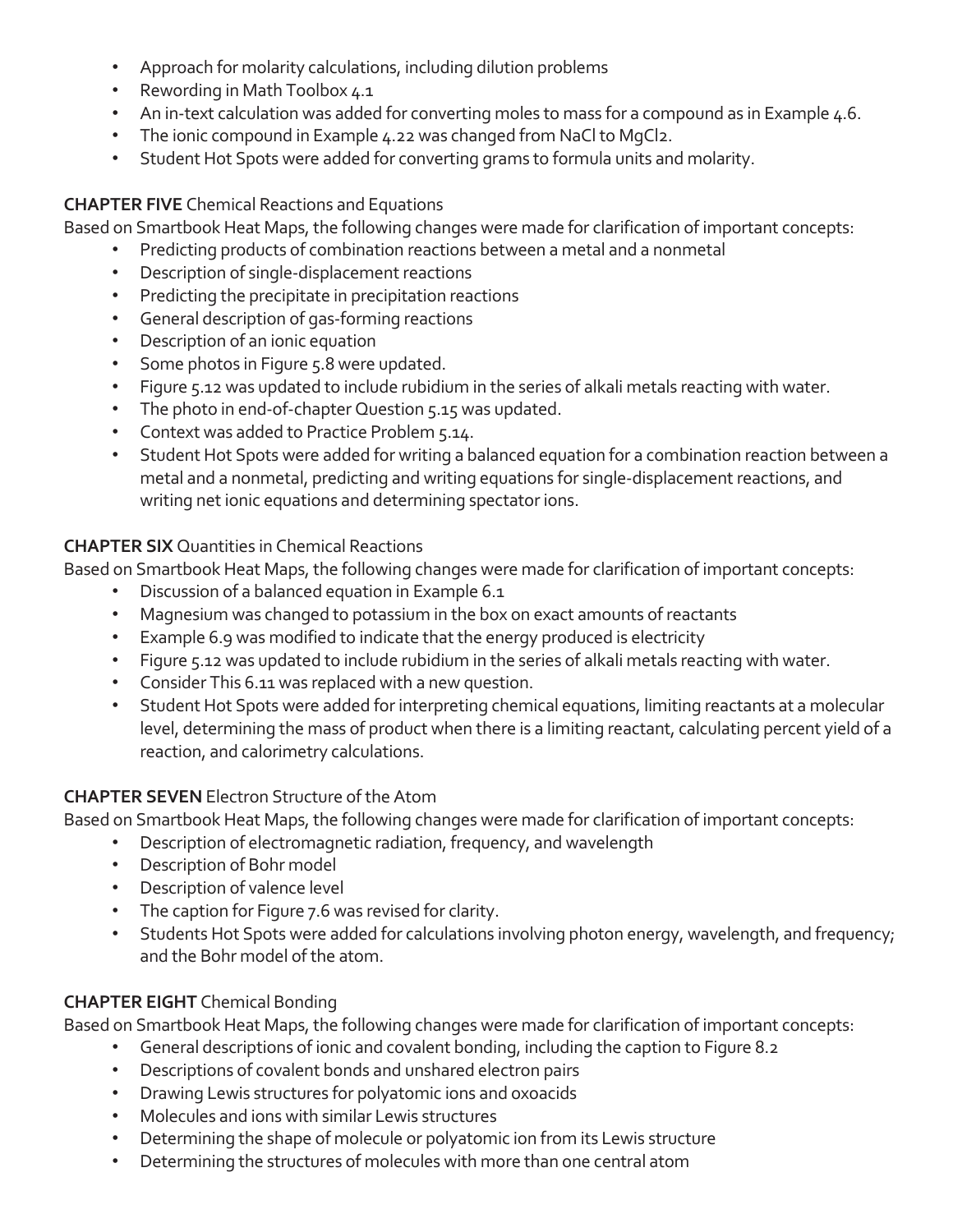- •
- The key term Lewis formula was changed to Lewis structure throughout chapter and later chapters.
- The Consider This question that follows Example 8.7 was modified to emphasize when resonance is not possible.
- Table 8.6 was reorganized to emphasize the importance of electron domains in determining molecular shapes.
- Modified text, including captions in Figures 8.32 and 8.24 and explanation in Example 8.11.
- Student Hot Spots were added for describing the difference between polar and nonpolar covalent bonds, drawing Lewis structures, determining shape of a molecule from its Lewis structure, and deter-mining if a molecule is polar from its molecular shape.

#### **CHAPTER NINE** The Gaseous State

Based on Smartbook Heat Maps, the following changes were made for clarification of important concepts:

- Specified that the given density of water is for the liquid
- Margin note added on air density and temperature
- A reference to Math Toolbox 9.2 was added to the discussion of combined gas law calculations.
- The Avogadro's Hypothesis discussion and the caption to Figure 9.20 were modified to indicate that the simple direct relationship works only at constant temperature and pressure.
- A margin note was added to emphasize that temperature must be in units of kelvins in gas law calculations.
- Student Hot Spots were added for volume-temperature relationships, pressure-volume-temperature relationships, application of Dalton's law, and relative rates of diffusion.

#### **CHAPTER TEN** The Liquid and Solid States

Based on Smartbook Heat Maps, the following changes were made for clarification of important concepts:

- Description of liquid-gas phase changes
- Description of solid-gas phase changes
- Description of surface tension
- Table 10.2 was revised for clarity.
- Student Hot Spots were added for energy for phase changes and the relationship between strength of intermolecular forces and boiling point.

#### **CHAPTER ELEVEN** Solutions

- Description of solution composition, including a transition for Example 11.1
- General description of factors that affect solubility
- Margin note added to provide context to the definition of solubility
- Descriptions of unsaturated and supersaturated solutions
- Description of precipitation reactions
- The margin note about the ppm unit was revised to include the ppb unit with examples.
- The brief description of normality and its use in some commercial labs was modified and moved into the text.
- In Example 11.8, the balanced equation for the reaction was added and the solution was modified to improve clarity.
- The definition of the term saturated solution was modified to be more precise and applicable to usage in this textbook.
- A margin note was added about the solubility of sucrose in water.
- Student Hot Spots were added for representing a dissolving process with a balanced equation, understanding the changes in attractive forces when an ionic compound dissolves, and predicting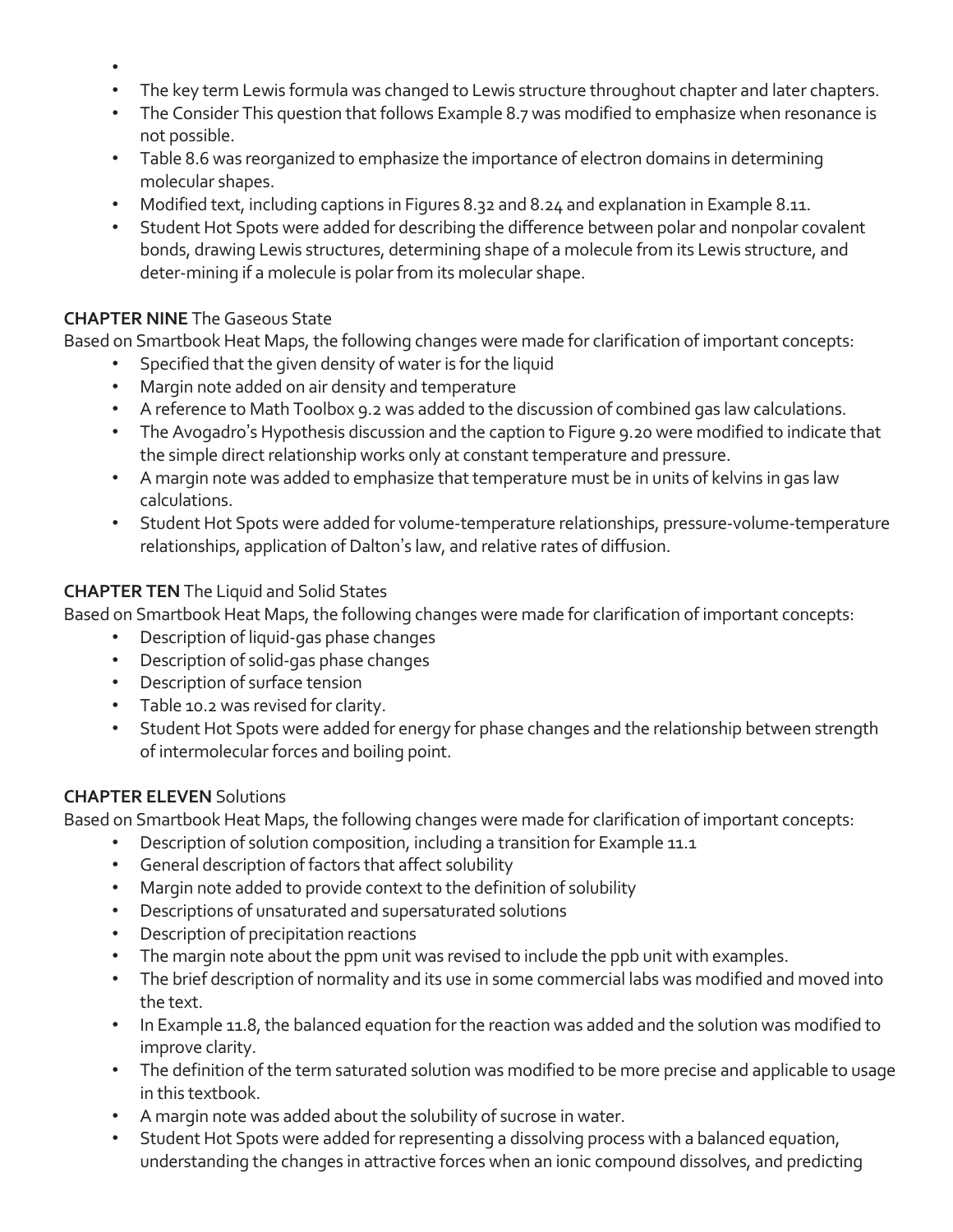solubility in polar and nonpolar solvents.

### **CHAPTER TWELVE** Reaction Rates and Chemical Equilibrium

Based on Smartbook Heat Maps, the following changes were made for clarification of important concepts:

- In Example 12.3, "hydronium ions" was changed to "aqueous hydrogen ions."
- Description of effect of temperature on the position of equilibrium and the direction of a shift
- New photos were used in the chapter introduction and Figures 12.2 and 12.20.
- Student Hot Spots were added for collision theory, identifying intermediates and catalysts, equilibrium constant expressions, reactions quotients and predicting the direction of a reaction, and applying Le Chatelier's principle.

#### **CHAPTER THIRTEEN** Acids and Bases

Based on Smartbook Heat Maps, the following changes were made for clarification of important concepts:

- Description of weak acid and its conjugate base
- Description of weak base and its conjugate acid
- Clarified solution to Example 13.5
- Clarified caption to Figure 13.21
- The description of an amphoteric substance was modified to include HSO3.
- Student Hot Spots were added for determining hydronium and hydroxide concentration for solutions of strong acids or strong bases and determining hydronium and hydroxide concentration from pH or pOH.

#### **CHAPTER FOURTEEN** Oxidation-Reduction Reactions

- Based on Smartbook Heat Maps, the following changes were made for clarification of important concepts:
- The wordings to the caption of Figure 14.6 and to the solution of Example 14.1 were modified.
- The solution to Example 14.4 was modified.
- The solution to Example 14.7 was modified.
- The cost of corrosion repair and prevention was updated.
- New photos were used in the chapter introduction and Figures 14.2, 14.9, and 14.26.
- Student Hot Spots were added for assigning oxidation numbers, identifying oxidation-reduction reactions and changes in oxidation number, balancing simple oxidation-reduction reaction equations, balancing complex oxidation-reduction reaction equations, and predicting spontaneous reactions in voltaic cells.

#### **CHAPTER FIFTEEN** Nuclear Chemistry

- Based on Smartbook Heat Maps, the following changes were made for clarification of important concepts:
- A transition was added before Example 15.2 to clarify the usage of beta radiation as electron and positron particles.
- The solution to Example 15.2 was modified.
- The caption to Figure 15.23 was modified to include a brief description of the purpose of the control rods and moderator in the reactor core in a fission reactor.
- Student Hot Spots were added for writing balanced equations for radioactive decay processes, predicting the method of radioactive decay by which an unstable nuclide will undergo, and using halflives to determine the amount of nuclide remaining after a given amount of time.

## **CHAPTER SIXTEEN** Organic Chemistry

• A margin note was added to help students recall that carbon generally forms four covalent bonds